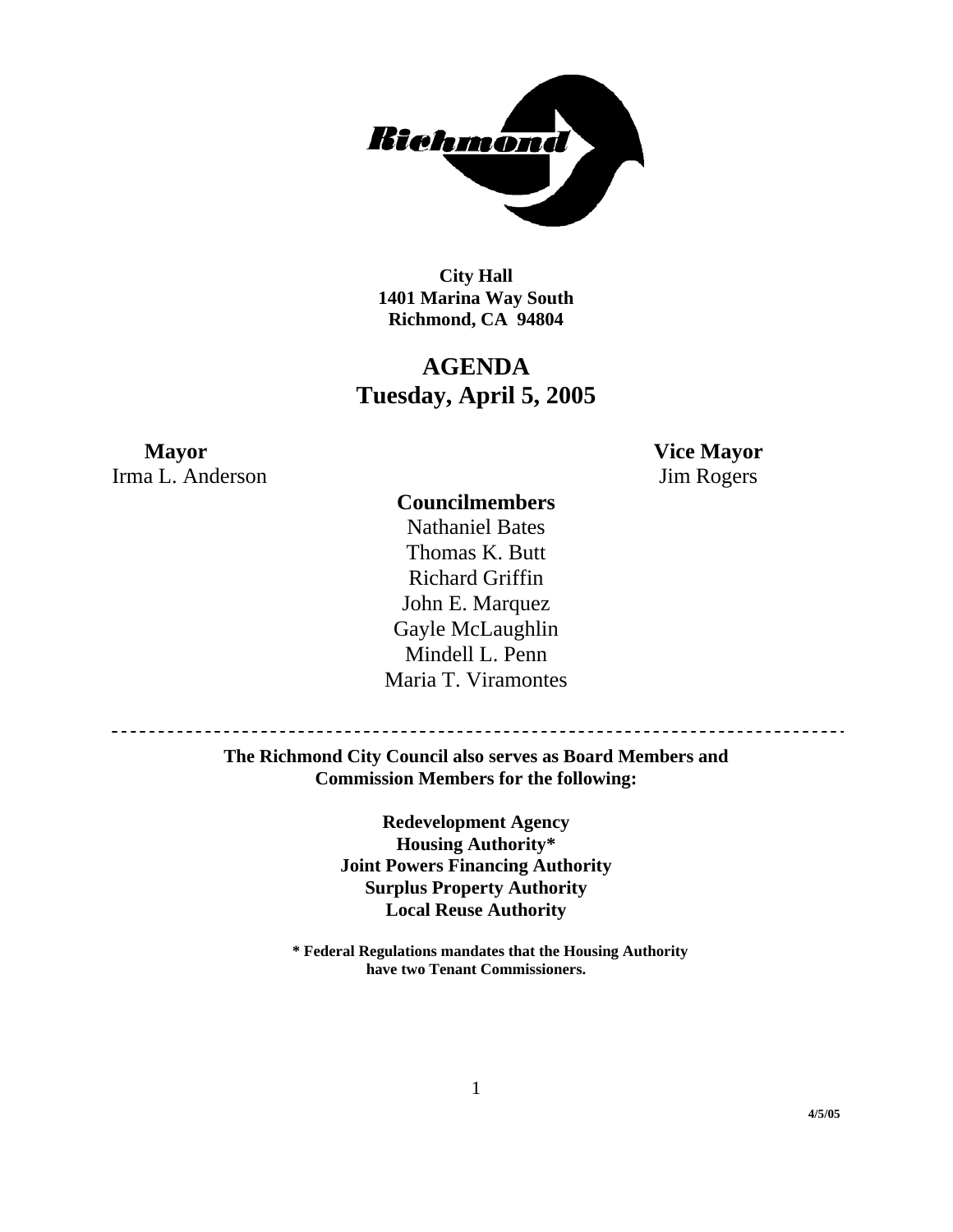# **PROCEDURES FOR PARTICIPATION AT CITY COUNCIL MEETINGS**

The City of Richmond encourages community participation at its City Council meetings and has established procedures that are intended to accommodate public input in a timely and time- sensitive way. **As a courtesy to all members of the public who wish to participate at City Council meetings, please observe the following procedures**:

**PUBLIC COMMENT ON AGENDA ITEMS:** Anyone who desires to address the City Council on items appearing on the agenda must complete and file a pink speaker's card with the City Clerk **prior** to the City Council's consideration of the item. Once the City Clerk has announced the item and discussion has commenced, no person shall be permitted to speak on the item other than those persons who have submitted their names to the City Clerk. Your name will be called when the item is announced for discussion. **Each speaker will be allowed THREE (3) MINUTES to address the City Council on items listed on the agenda.** Speakers are requested to occupy seats in the front row which are reserved for that purpose as their name is announced by the City Clerk.

**OPEN FORUM FOR PUBLIC COMMENT:** Individuals who would like to address the City Council on matters not listed on the agenda, or on **Presentations, Proclamations, and Commendations**, **Report from City Attorney**, or **Reports of Officers** may do so under Open Forum. All speakers must complete and file a pink speaker's card with the City Clerk prior to the commencement of Open Forum**. The amount of time allotted to individual speakers shall be determined based on the number of persons requesting to speak during this item. If there are 15 or fewer speakers submitting speaker's cards, the time allotted to each speaker shall be a maximum of 2 minutes. If between 16 and 24 persons submit speaker's cards, the time allotted to each speaker shall be a maximum of 1 and one-half minutes. If 25 or more persons submit speaker's cards, the time allotted to each speaker shall be a maximum of 1 minute. Speakers are requested to occupy seats in the front row which are reserved for that purpose as their name is announced by the City Clerk.** 

**CONSENT CALENDAR:** Consent Calendar items are considered routine and will be enacted, approved or adopted by one motion unless a request for removal for discussion or explanation is received from the audience or the City Council. An audience member requesting to remove an item from the Consent Calendar for discussion or comment must submit this request by completing and filing a pink speaker's card with the City Clerk **prior to the City Council's consideration of item D, Agenda Review.** A Consent Calendar item removed for comment may be placed anywhere on the agenda following the City Council's agenda review.

*The City Council's adopted Rules of Procedure recognize that debate on policy is healthy; debate on personalities is not. The Chair has the right and the obligation to cut off discussion that is too personal, too loud, or too crude.* 

**\*\*\*\*\*\*\*\*\*\*\*\*\*\*\*\*\*\*\*\*\*\*\*\*\*\*\*\*\*\*\*\*\*\*\*\*\*\*\*\*\*\*\*\*\*\*\*\*\*\*\*\*\*\*\*\*\*\*\*\*\*\*\*\*\*\*\*\*\*\*\*\*\*\***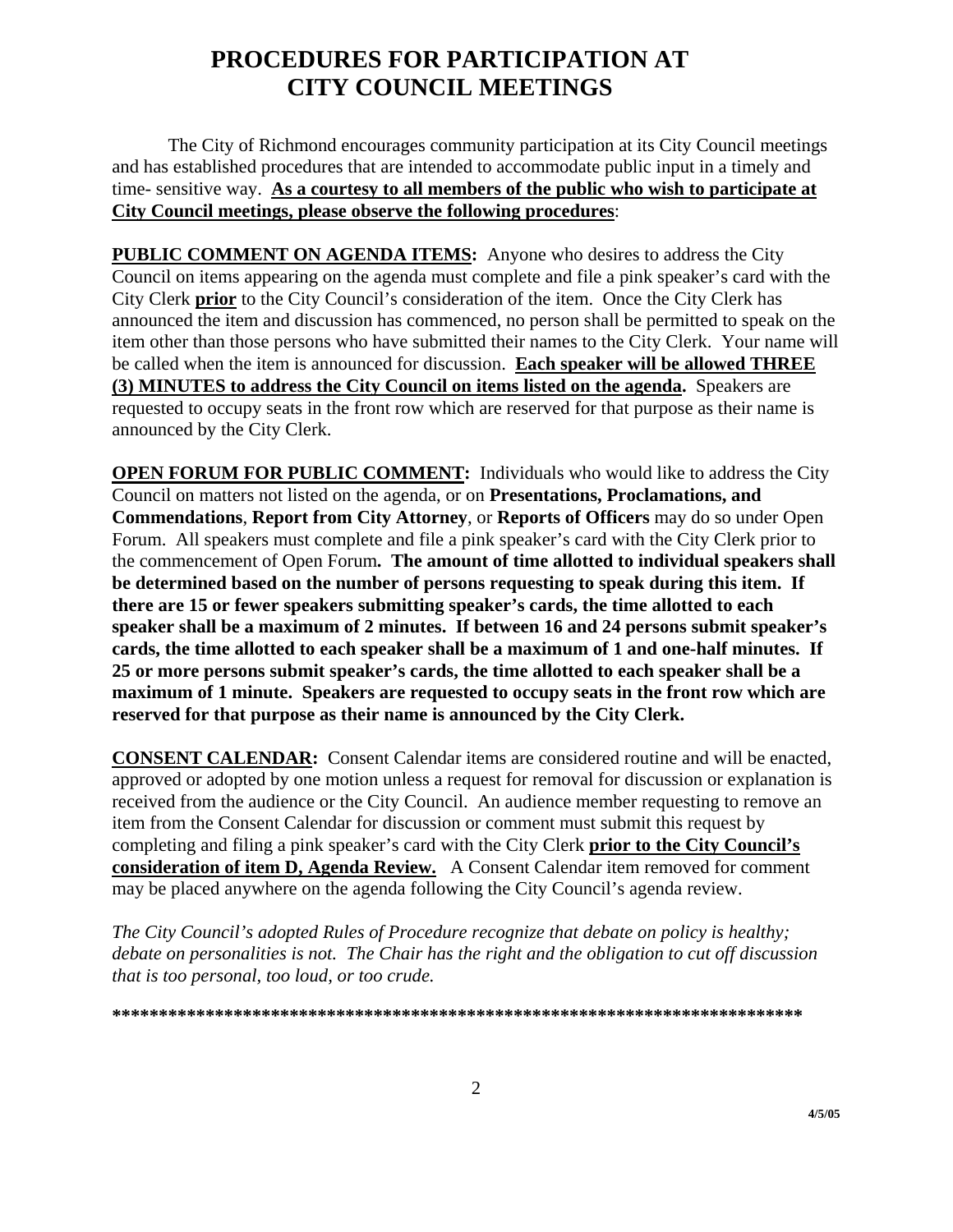## **STUDY SESSION COUNCIL CHAMBER APRIL 5, 2005 6:00P.M.**

**The purpose of the study session is for the City Council to give direction to City staff regarding the items on the agenda.** 

- 1. Review of Richmond's Kids First After-School Program Shilen Patel
- 2. Mayors Summer Youth Program Mayor's Office

\*\*\*\*\*\*\*\*\*\*\*\*\*\*\*\*\*\*\*\*\*\*\*\*\*\*\*\*\*\*\*\*\*\*\*\*\*\*\*\*\*\*\*\*\*\*\*\*\*\*\*\*\*\*\*\*\*\*\*\*\*\*\*\*\*\*\*\*\*\*\*\*\*\*\*\*\*\*

# **EVENING**

# **JOINT MEETING RICHMOND REDEVELOPMENT AGENCY/CITY COUNCIL AGENDA COUNCIL CHAMBER 6:50 p.m.**

## **PLEDGE TO THE FLAG**

#### **A. ROLL CALL**

#### **B.** STATEMENT OF CONFLICT OF INTEREST

#### **C. APPROVAL OF MINUTES**

**C-1.** Special meeting of the Richmond City Council and the Richmond Redevelopment Agency March 1 and March 8, 2005.

#### **D. CONSENT CALENDAR**

**D-1. CONSIDER** approval of the Community & Economic Development department Strategic Plan Update – **Recommended for approval by Finance Standing Committee.**

#### **E. COUNCIL/AGENCY AS A WHOLE**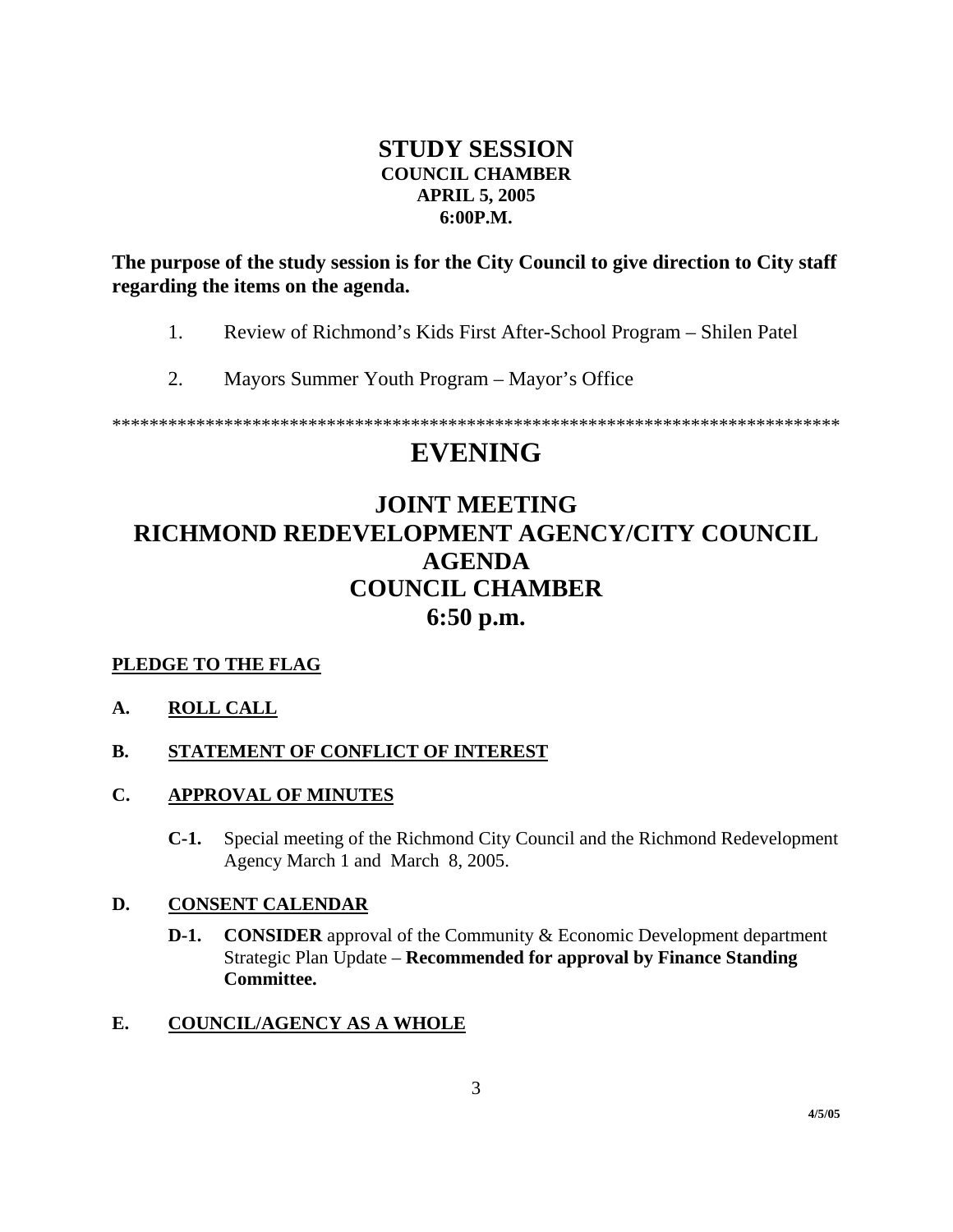#### **F. RESOLUTIONS**

- **F-1. ADOPT** the following resolutions regarding the award of contracts for the construction of under- ground and above-ground improvements on Filbert and Kelsey streets and construction management services as part of the North Richmond Street Improvement Program:
	- **(a) Resolution:** Resolution of the **Council of the City of Richmond** authorizing a contract with A&B Construction for construction of under-ground improvements under the North Richmond Street Improvement Program. Contract amount not to exceed \$496,816. **(Res. No. )**
	- **(b) Resolution:** Resolution of the **Council of the City of Richmond** authorizing a contract with Bay Cities Paving and Grading for construction of above-ground improvements under the North Richmond Street Improvement Program. Contract amount not to exceed \$3,550,240. **(Res. No. )**
	- **(c) Resolution:** Resolution of the **Council of the City of Richmond** authorizing a contract with PG&E for the cost of under-grounding utilities associated with the North Richmond Street Improvement Program. Contract amount not to exceed \$350,000. **(Res. No.)**
	- **(d) Resolution:** Resolution of the **Council of the City of Richmond** authorizing a contract with COMCAST for the cost of under-grounding utilities associated with the North Richmond Street Improvement Program. Contract amount not to exceed \$20,000. **(Res. No)**
	- **(e) Resolution:** Resolution of the **Council of the City of Richmond** authorizing a contract with SBC for the cost of under-grounding utilities associated with the North Richmond Street Improvement Program. Contract amount not to exceed \$13,200. **(Res. No)**
	- **(f) Resolution:** Resolution of the **Council of the City of Richmond** authorizing an amendment to the contract with Vali-Cooper & Associates for construction management services associated the North Richmond Street Improvement Program. Contract amendment amount not to exceed \$44,000. **(Res. No.)**
	- **(g) Resolution**: Resolution of the **Richmond Redevelopment Agency** authorizing the expenditure of up to \$1,000,000 of bond proceeds for the above-ground improvements being undertaken by Bay Cities Paving & Grading under a City-approved contract. **(Res. No. 05-08)**
- **F-2. ADOPT** the following resolutions regarding the Exclusive Right to Negotiate (ERN)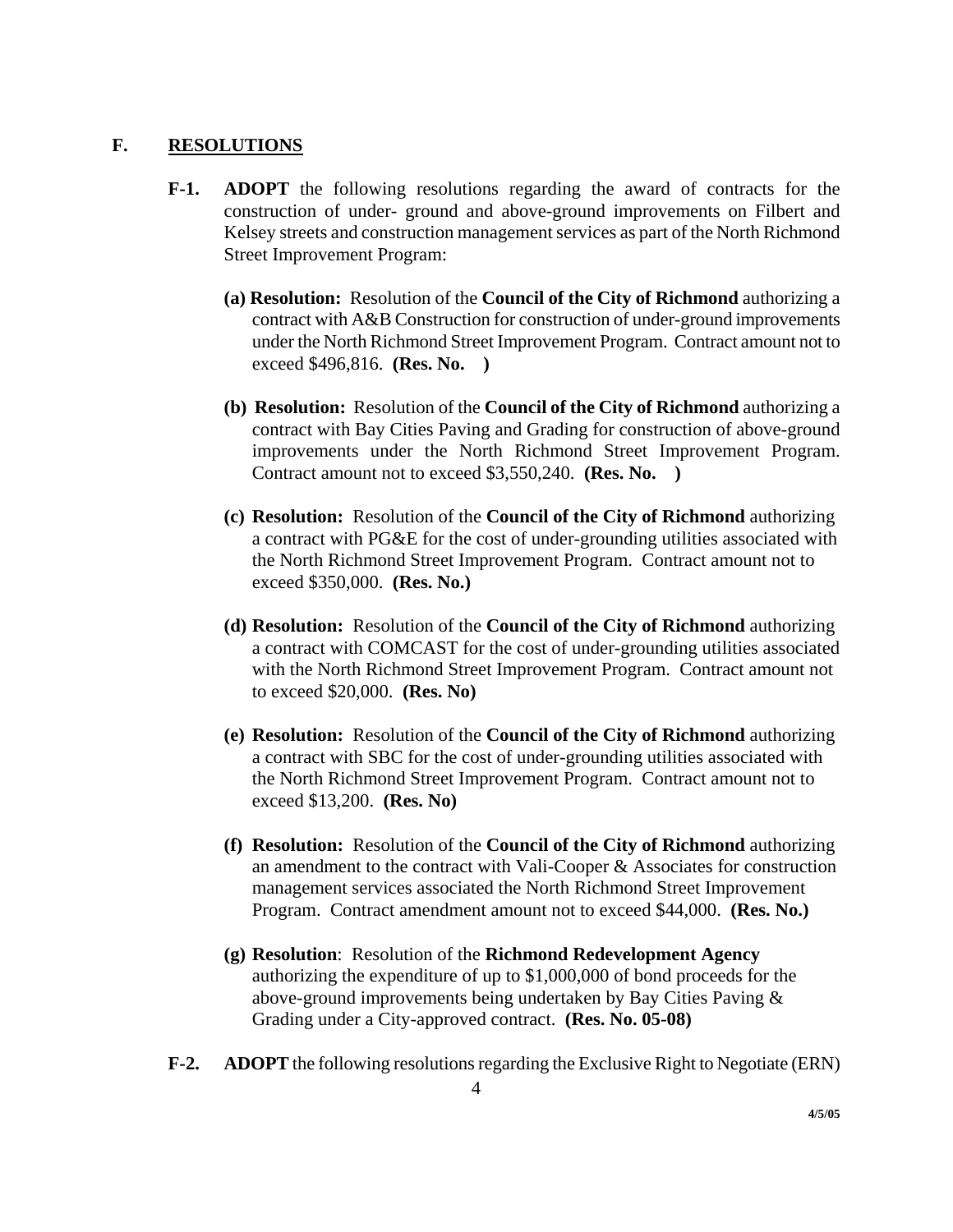for the development of the Vernon-Castro site:

- **(a) Resolution:** of the **Council of the City of Richmond** authorizing the Richmond Redevelopment Agency to negotiate and execute an Exclusive Right to Negotiate (ERN) agreement with the Developer (CHDC/EBH) on behalf of the City and the Agency. **(Res. No. )**
- **(b) Resolution:** of the **Richmond Redevelopment Agency (1)** authorizing the Executive Director of the Agency to negotiate and execute, on behalf of the City and the Agency, an Exclusive Right to Negotiate (ERN) Agreement with the Developer (CHDC/EBH), for a period of six months, for the purpose of negotiating a development agreement for the site; and **(2)** amending the Redevelopment Agency, Housing and Community Development Division, Budget to expend an additional \$50,000 in tax allocation revenue bonds in FY 04-05 for costs associated with the development of Vernon-Castro Site (APN: 561-144-002). **(Res. No. 05-09)**

#### **G. ADJOURNMENT**

\*\*\*\*\*\*\*\*\*\*\*\*\*\*\*\*\*\*\*\*\*\*\*\*\*\*\*\*\*\*\*\*\*\*\*\*\*\*\*\*\*\*\*\*\*\*\*\*\*\*\*\*\*\*\*\*\*\*\*\*\*\*\*\*\*\*\*\*\*\*\*\*\*\*\*\*\*\*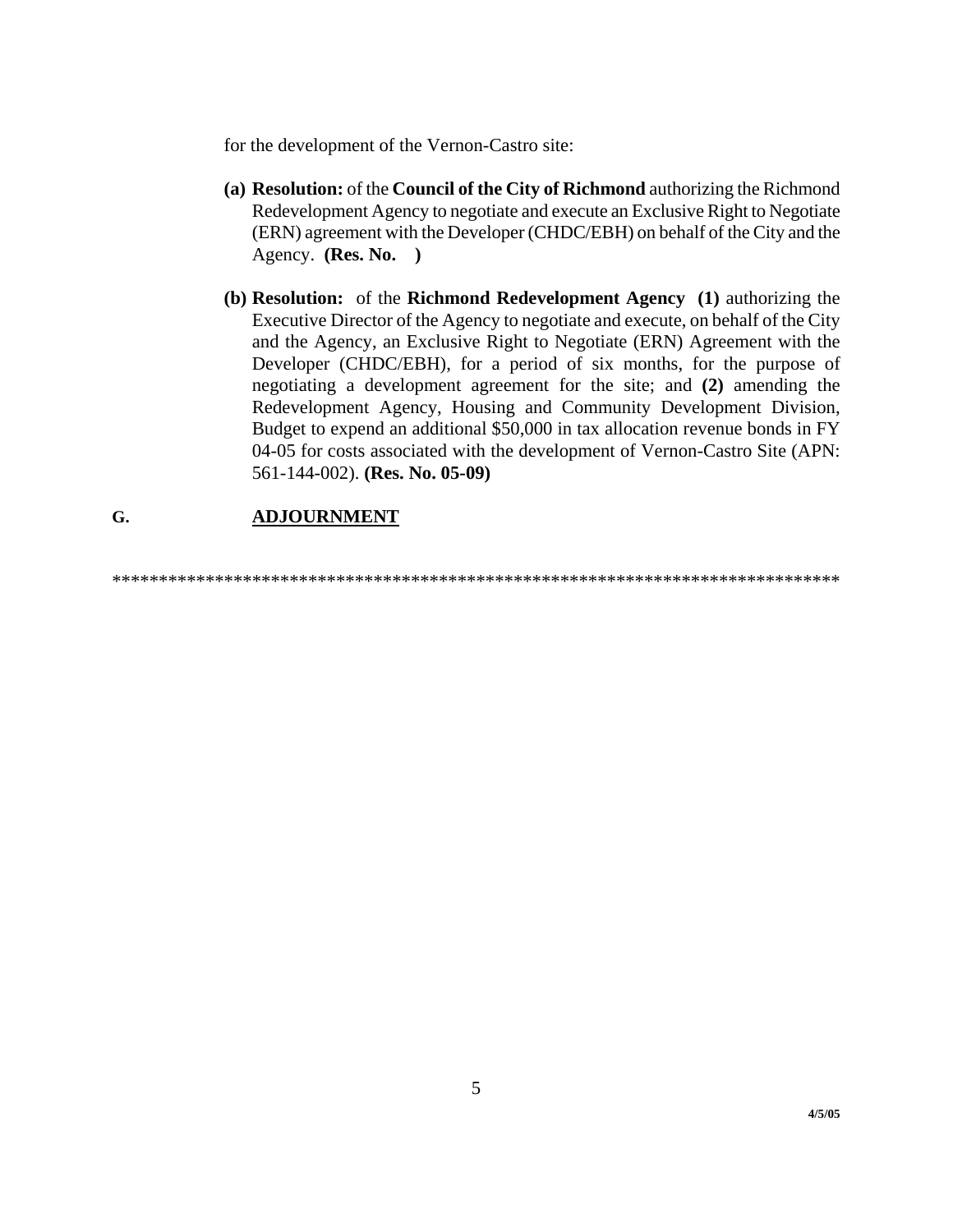# **RICHMOND CITY COUNCIL AGENDA Tuesday, April 5, 2005 7:00 p.m.**

#### **A. ROLL CALL**

#### **B. COUNCILMEMBER'S CODE OF CONDUCT**

 **"I solemnly pledge to conduct all City matters fairly, responsibly and impartially; to carry out the business of the City in an orderly and efficient manner; to treat my colleagues, citizens, and City staff with dignity and respect; through debate, discussion, and dialogue instill public confidence and integrity in the process of City government; and to serve the citizens of Richmond to the best of my ability."** 

#### **C. STATEMENT OF CONFLICT OF INTEREST**

#### **D. AGENDA REVIEW**

**\*If an item is to be taken off the Consent Calendar by a member of the Audience, the City Clerk must be so informed prior to Agenda Review.** 

#### **E. OPEN FORUM FOR PUBLIC COMMENT**

#### **F. PRESENTATION, PROCLAMATIONS, AND COMMENDATIONS**

- **F-1.** Proclamation declaring the week of April 10 16, as "National Library Week" in the City of Richmond – Library (Monique A. le Conge 620-6555).
- **F-2.** Presentation by members of the Centennial Advisory Committee acknowledging the City of Richmond's 100<sup>th</sup> Anniversary and upcoming celebratory events – Mayor's Office.
- **F-3.** Proclamation recognizing the of April as "Sexual Assault Awareness Month" in the City of Richmond – Mayor Anderson.

#### **G. REPORT FROM CITY ATTORNEY OF FINAL DECISIONS MADE AND NON- CONFIDENTIAL DISCUSSIONS HELD DURING EXECUTIVE SESSION**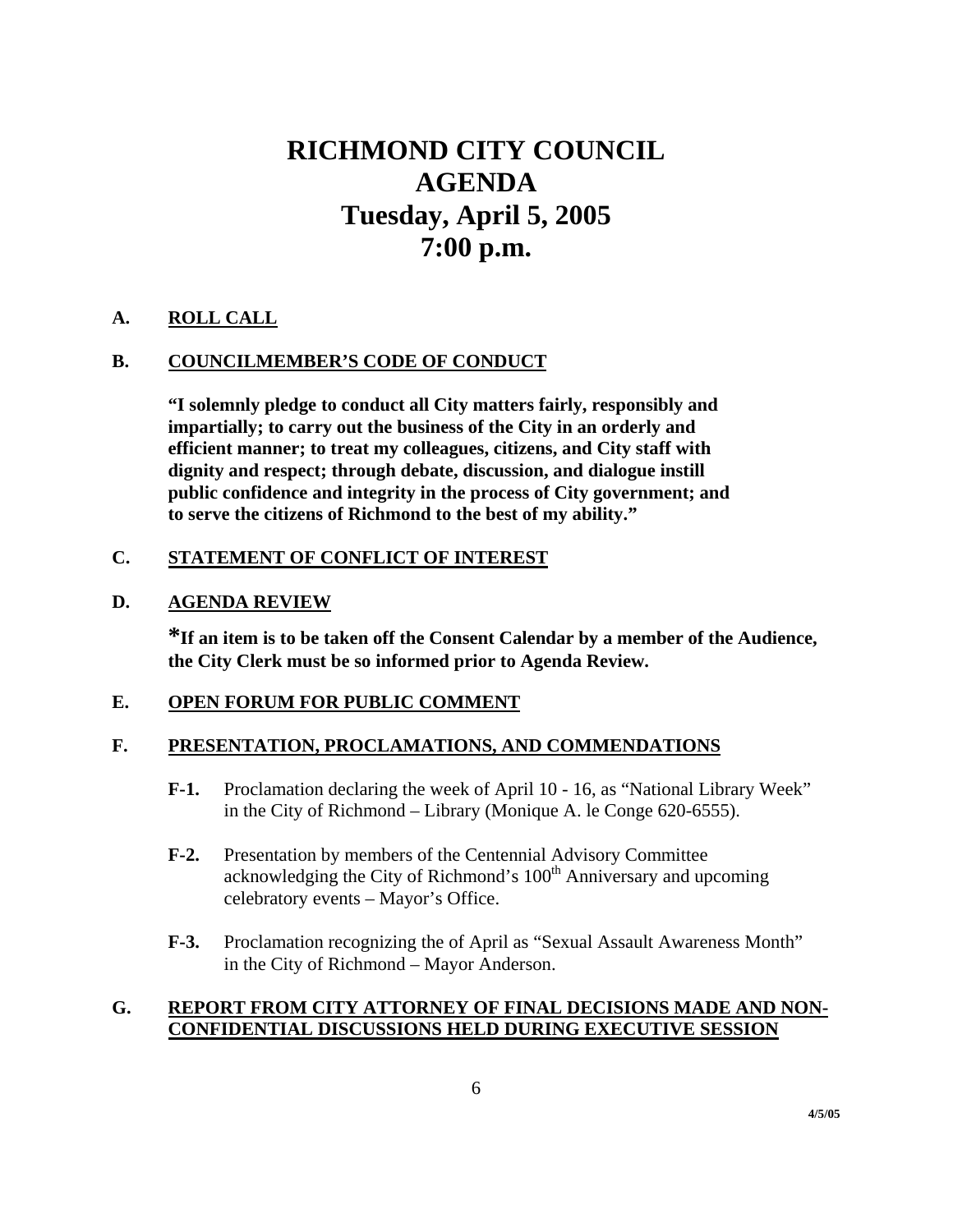#### **H. CONSENT CALENDAR**

 **Consent Calendar items are considered routine and will be enacted, approved or adopted by one motion unless a request for removal for discussion or explanation is received from the audience or the Council.** 

- **H-1. RESOLUTION** establishing the Workforce Development Support Specialist classification specification in the Employment and Training Department – Human Resources. **Staff Recommendation: Adopt the Resolution.** (Juan Phelps 620- 6607).
- **H-2. RESOLUTION** adopting the January 2005 Financial Report for Fiscal Year 2004-2005 - Finance. **Staff Recommendation: Adopt the Resolution.** (Pat Samsell 620-6740).
- **H-3. RESOLUTION** in support of AB 1296 establishing the San Francisco Bay Area Water Trail Bill and promoting access to water by people, using human powered beachable craft.
- **H-4. ORDINANCE** establishing wages, salaries, and compensation for the classification of **Senior Buyer (Salary Range is \$5,613 - \$6,788/month) and Senior Buyer I/II (Salary Range for Buyer I is \$4,035 - \$4,816/month and Salary Range for Buyer II is \$4,845 - \$5,865/month)** and amending Management Employees Ordinance No. 40-01 N.S. – **Second Reading -** Human Resources. **Staff Recommendation: Adopt the ordinance** (Andrew Russo 620- 6608).
- **H-5. ORDINANCE**  amending the Richmond Municipal Code language pertaining to Distance Restrictions for off-sale alcohol beverage retail establishments – Planning. **Second Reading. Staff Recommendation: Adopt Ordinance.**  (Barry Cromartie 620-6706).
- **I. PUBLIC HEARINGS**
- **J. AGREEMENTS**
- **K. RESOLUTIONS**
- **L. ORDINANCES**
	- **L-1.** Introduction of an ordinance establishing wages, salaries, and compensation for the classification of **Workforce Development Support Specialist (Salary Range is \$3,897-\$4,739/month)** and amending Full-Time General Employees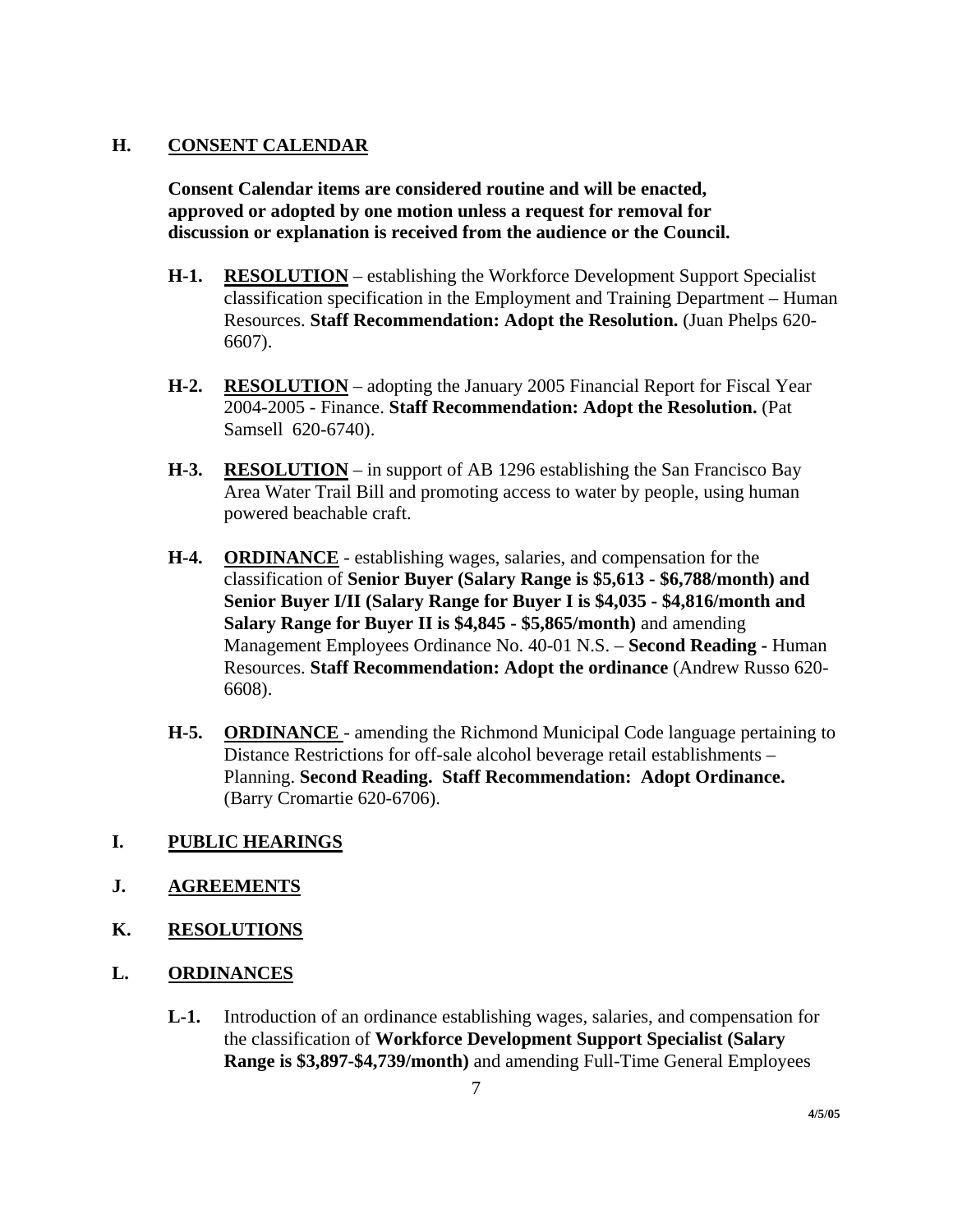Ordinance No. 33-01 N.S. – **First Reading –** Human Resources. **Staff Recommendation: Introduce Ordinance.** (Juan Phelps 620-6607).

- **L-2.** Introduction of an ordinance extending the viability of the Local Employment Ordinance for an additional six months - from April 30, 2005, through October 31, 2005 –**First Reading -** City Attorney. **Staff Recommendation: Introduce Ordinance** (Everett Jenkins 620-6509).
- **L-3.** Introduction of an ordinance extending the viability of the Richmond Opportunity Ordinance for an Additional Six months – from April 30, 2005, through October 31, 2005. First Reading – City Attorney . **Staff Recommendation: Introduce Ordinance** (Everett Jenkins 620-6509).

#### **M. COUNCIL AS A WHOLE**

- **M-1.** Consider appointment and re-appointment to Boards and Commission: **Economic Development Commission**: Herman E. Welm; **Youth Baseball Advisory Commission:** Tracy Reed; and **Library Commission**: Karen Roy and Luis Perez – Mayor Anderson.
- **M-2.** Consider actions pertaining to the Investigative and Appeals Officer.
	- a. Adopt a resolution of the City of Richmond Concerning the Position Classification Plan amending the **Investigative and Appeals Officer**  Classification Specification (Salary Range #04.1, \$6,137-\$11,396/Month).
	- b. Introduce an Ordinance of the City of Richmond to establish wages, salaries, and compensation for the classification of **Confidential Investigative and Appeals Officer** (Salary Range #04.1, \$6,137- \$11,396/Month).; and Repealing Executive Employees Ordinance No. 2- 05, N.S.
	- c. Approve a Tentative Employment Agreement with **Mr. Donald Casimere**  to serve as Confidential Investigative and Appeals Officer.
- **M-3.** Authorize the Office of the City Attorney to hire 2 Full Time Employees or contractors to meet legal obligations, generate revenue, and provide legal services. **Staff Recommendation: Approve.** (Leslie Knight, Human Resources Director 620-6600).
- **M-4.** Continue review of Housing Element to Tuesday, April 19, 2005.